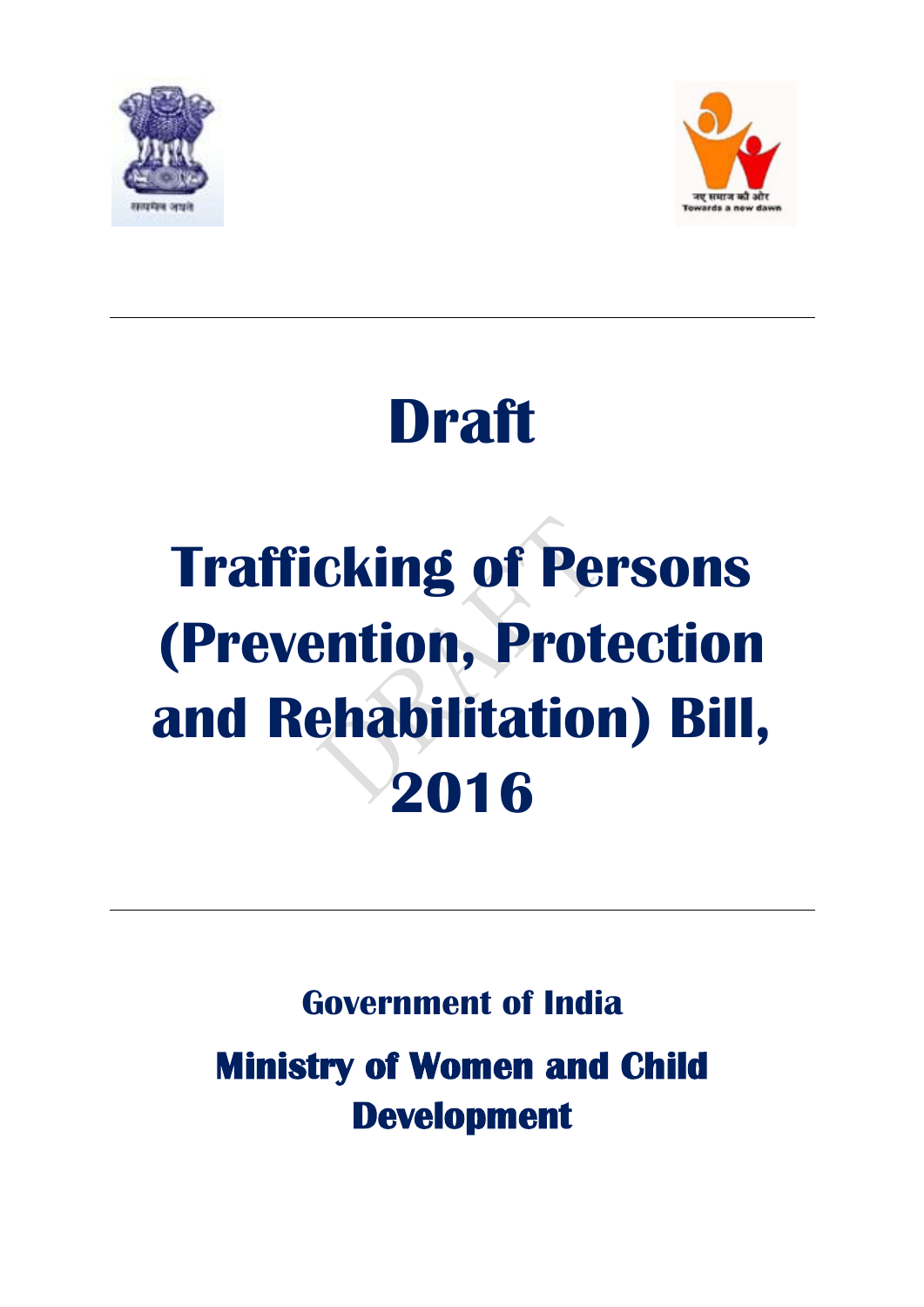# **Trafficking of Persons (Prevention, Protection and Rehabilitation) Bill, 2016 -DRAFT**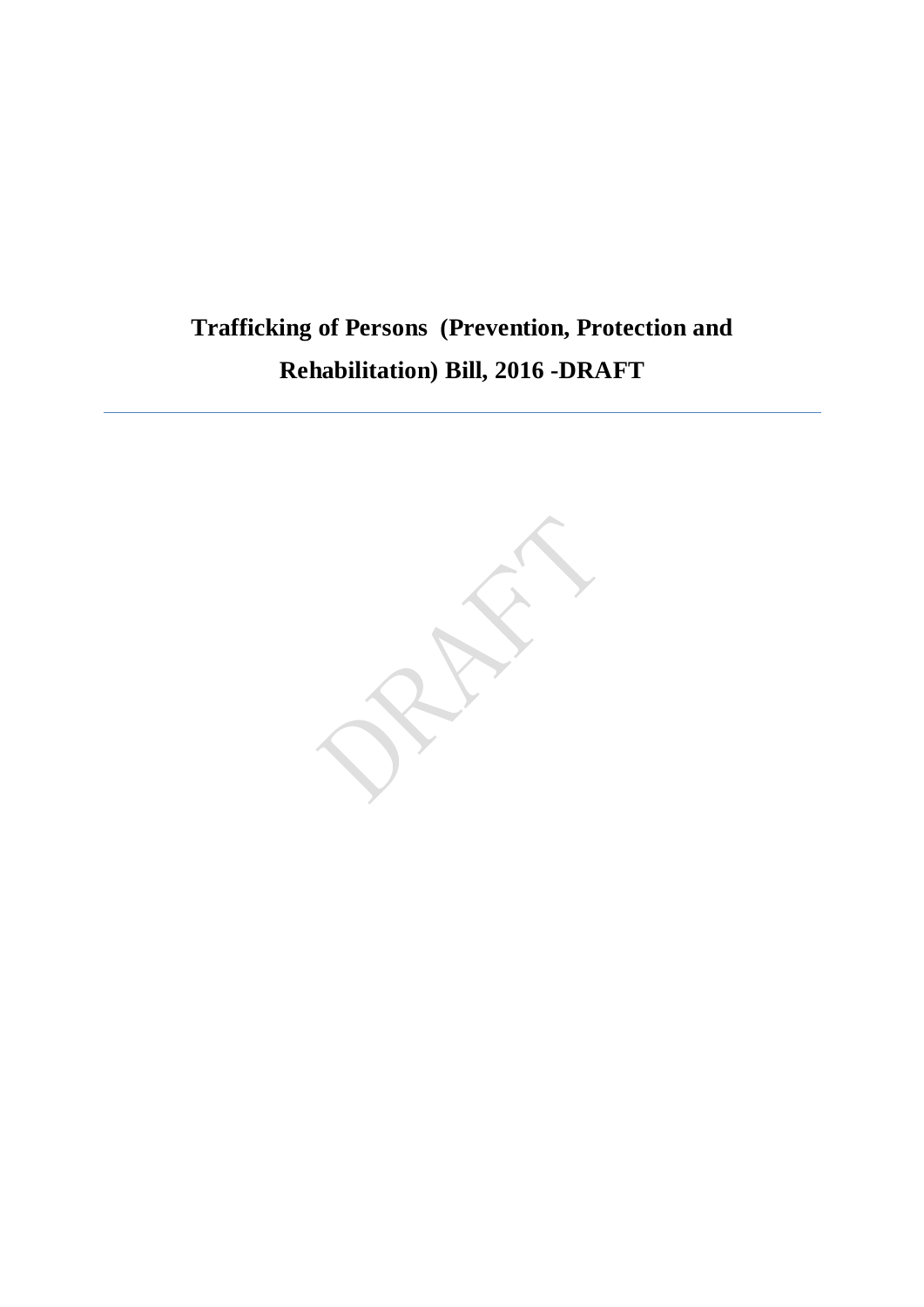# **Table of Contents**

| <b>CHAPTERS</b>     | <b>CONTENTS</b>                                                               | Page no.       |
|---------------------|-------------------------------------------------------------------------------|----------------|
| <b>CHAPTER I</b>    | Preliminary                                                                   | 1              |
|                     | Short title, extent and commencement and application                          | $\mathbf{1}$   |
|                     | Definitions                                                                   | $2 - 3$        |
| <b>CHAPTER II</b>   | <b>District Anti-Trafficking Committee</b>                                    | $\overline{4}$ |
|                     | Procedure in relation to victims of trafficking of persons                    | $\overline{4}$ |
| <b>CHAPTER III</b>  | <b>State Anti-Trafficking Committee</b>                                       | 5              |
| <b>CHAPTER IV</b>   | Central Anti-Trafficking Advisory Board                                       | $5-6$          |
| <b>CHAPTER V</b>    | Special agency                                                                | 6              |
| <b>CHAPTER VI</b>   | <b>Support Services</b>                                                       | 6              |
|                     | <b>Protection Homes</b>                                                       | 6              |
|                     | <b>Special Homes</b>                                                          | 6              |
|                     | <b>Registration of Homes</b>                                                  | 6              |
| <b>CHAPTER VII</b>  | Rehabilitation and Social Integration                                         | $6 - 7$        |
| <b>CHAPTER VIII</b> | <b>Registration of Placement Agencies</b>                                     | $\overline{7}$ |
| <b>CHAPTER IX</b>   | <b>Offences and Penalties</b>                                                 | $7-9$          |
|                     | Non-registration of Homes                                                     | 7              |
|                     | Violation of conditions of registration of Placement Agencies                 | $7 - 8$        |
|                     | Disclosure of identity                                                        | 8              |
|                     | Using narcotic drugs, psychotropic or alcoholic substances for<br>trafficking | 8              |
|                     | Use of chemical substance or hormones for the purpose of exploitation         | 8              |
|                     | <b>General Penalty</b>                                                        | 8              |
|                     | Offence to be Cognizable and Non-bailable                                     | 9              |
| <b>CHAPTER X</b>    | Confiscation, Forfeiture and Attachment of Property                           | $9 - 11$       |
|                     | Burden of proof                                                               | 10             |
|                     | Application for attachment of property                                        | 10             |
| <b>CHAPTER XI</b>   | Special Courts and Powers of Special Courts                                   | 11             |
|                     | Presumption of certain offences                                               | 11             |
|                     | Application of Cr.PC to proceedings before the Court                          | 11             |
|                     | <b>Special Public Prosecutors</b>                                             | 12             |
|                     | Procedure for recovery of fines                                               | 12             |
| <b>CHAPTER XII</b>  | Miscellaneous                                                                 | $13 - 16$      |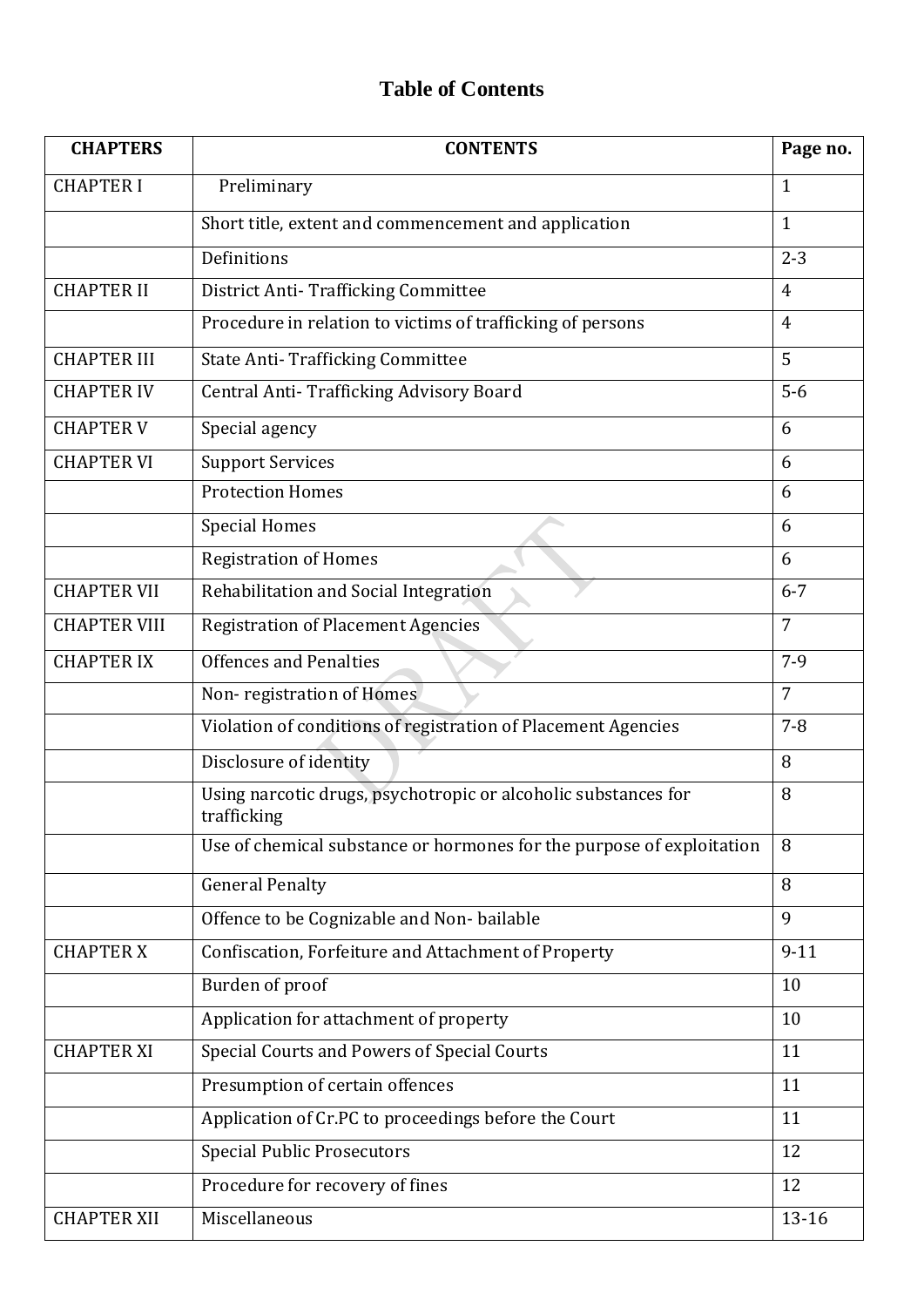| <b>Investigating Officer</b>                                                                                           | 13        |
|------------------------------------------------------------------------------------------------------------------------|-----------|
| Anti-Trafficking Fund                                                                                                  | 13        |
| Procedure for mandatory reporting                                                                                      | 13        |
| Repatriation to another state                                                                                          | 13        |
| Repatriation to another Country                                                                                        | 14        |
| Appeal                                                                                                                 | 14        |
| Protection of Action Taken in Good Faith                                                                               | 14-15     |
| Power of Central Government to make Rules                                                                              | 15        |
| Power of the State Government to make rules                                                                            | 15        |
| Power to give directions                                                                                               | 15        |
| Laying of Rules                                                                                                        | $15 - 16$ |
| Power to Remove Difficulty                                                                                             | 16        |
| Section 360 of the Code and Probation of Offenders Act not to apply to<br>persons committing an offence under this Act | 16        |
| Act to override other laws                                                                                             | 16        |

 $R_{\rm{eff}}$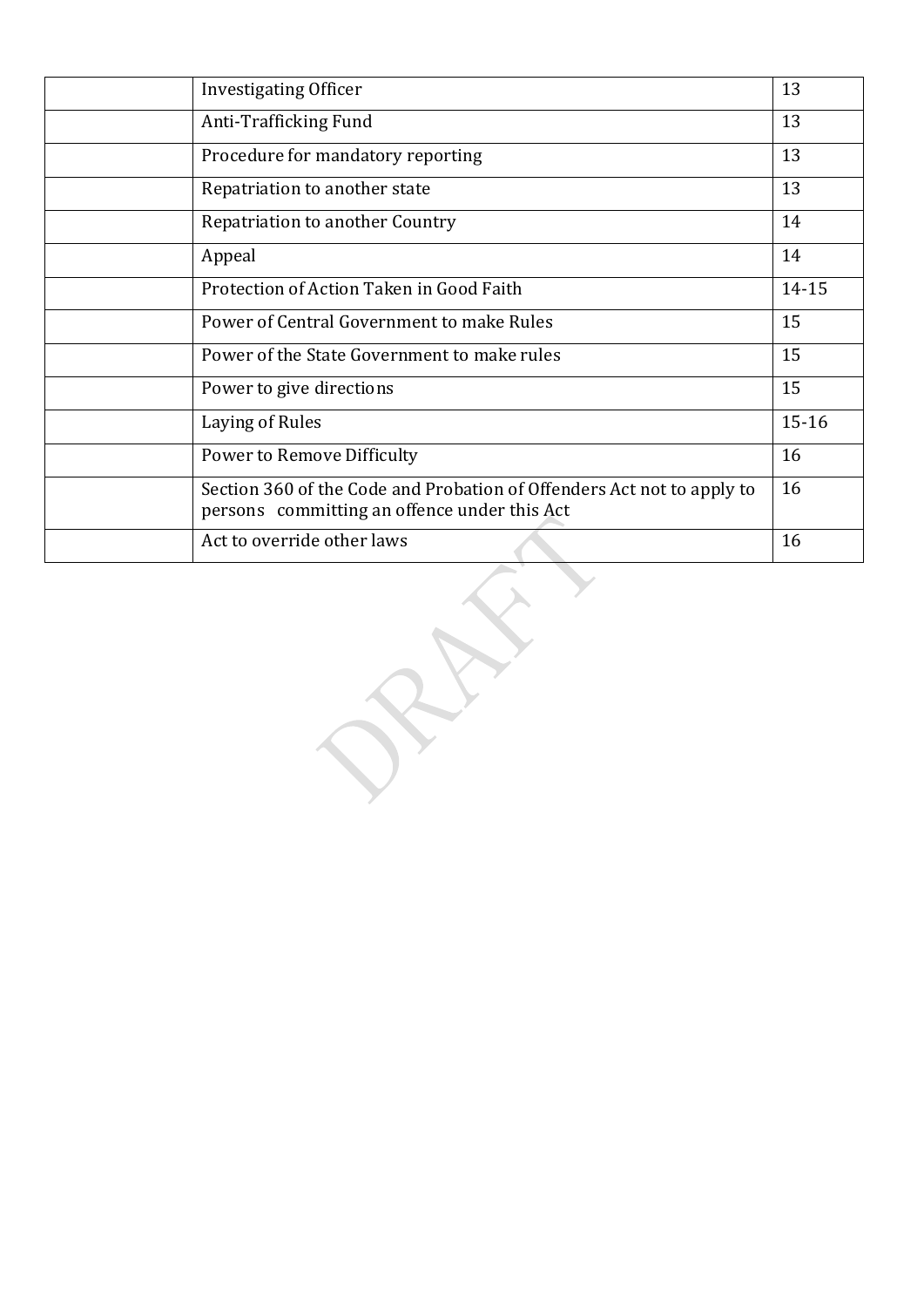#### **Trafficking of Persons (Prevention, Protection and Rehabilitation) Bill 2016- DRAFT**

A

#### BILL

*to prevent trafficking of persons and to provide protection and rehabilitation to the victims of trafficking and to create a legal, economic, and social environment against trafficking of persons and for matters connected therewith or incidental thereto*

WHEREAS, clause (1) of article 23 of Constitution of India prohibits trafficking in human beings and *begar* and other similar forms of forced labour, making a contravention of the same a punishable offence;

AND WHEREAS, article 21 of Constitution of India guarantees that no person shall be deprived of his life or personal liberty except according to the procedure established by law;

AND WHEREAS, the Government of India has ratified the United Nations Convention on Transnational Organised Crime and its three Optional Protocols, including the Protocol to Prevent, Suppress and Punish Trafficking in Persons, especially women and children;

AND WHEREAS, trafficking of persons needs to be prevented and the victims need care, protection and rehabilitation.

Be it enacted by Parliament in the Sixty-seventh Year of the Republic of India as follows:-

#### **CHAPTER I**

#### **PRELIMINARY**

- 1. Short title, extent, commencement and application.—This Act may be called Trafficking of Persons (Prevention, Protection and Rehabilitation) Act, 2016.
	- (2) It extends to the whole of India, except the State of Jammu and Kashmir.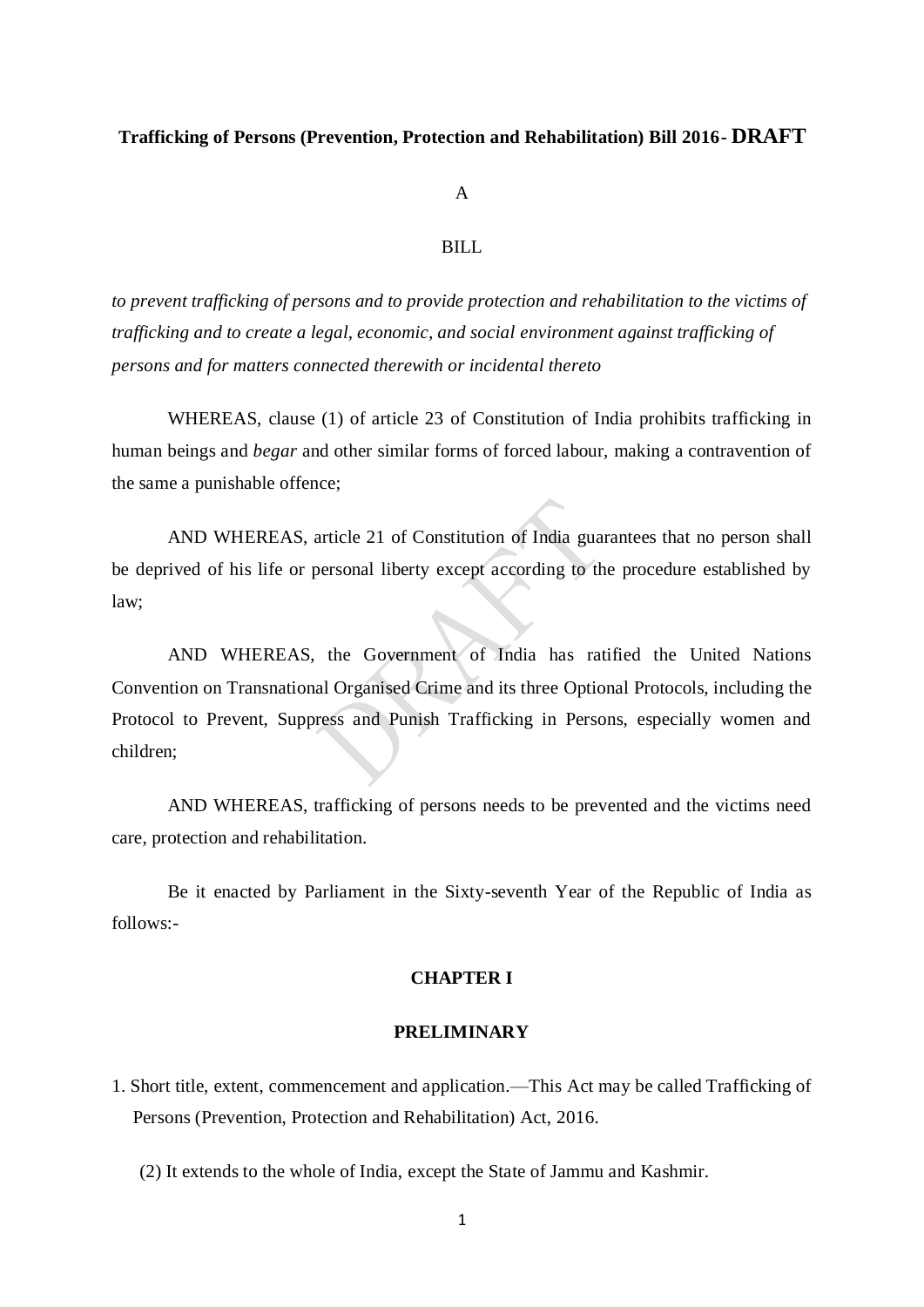(3) It shall come into force on such date as the Central Government may, by notification in the Official Gazette, appoint.

- 2. Definitions- In this Act, unless the context otherwise requires,-
	- (a) "aftercare" means making provisions for support, financial or otherwise as prescribed by the appropriate Government, to a victim, who has left the Special Home and in the opinion of the District Anti- Trafficking Committee ready to reintegrate to join mainstream society;
	- (b) "appropriate Government" means the Central Government or a State Government, as the case may be;
	- (c) "child" means a person who has not completed eighteen years of age;
	- (d) "District Anti-Trafficking Committee" means a Committee established by the appropriate government under sub-section(1) of section 3;
	- (e) "Fund" means the Anti- Trafficking Fund created under section 29;
	- (f) "narcotic drugs" shall have the same meaning assigned to it in clause (xiv) of section 2 of Narcotic Drugs and Psychotropic Substances Act, 1985;
	- $(g)$  "notification" means a notification published in the Official Gazette;
	- (h) "placement agency" shall mean a person or body of persons whether incorporated or not other than a Government agency, department or organisation engaged in the business of providing the service of employment to any person;
	- (i) "prescribed" means prescribed by rules made by the appropriate Government under this Act;
	- (j) "Protection Home" means a home established or maintained in every district or a group of districts, by the appropriate Government directly, or through voluntary or non- governmental organisations, for the immediate care and protection of victims and for the purposes specified under section 8 ;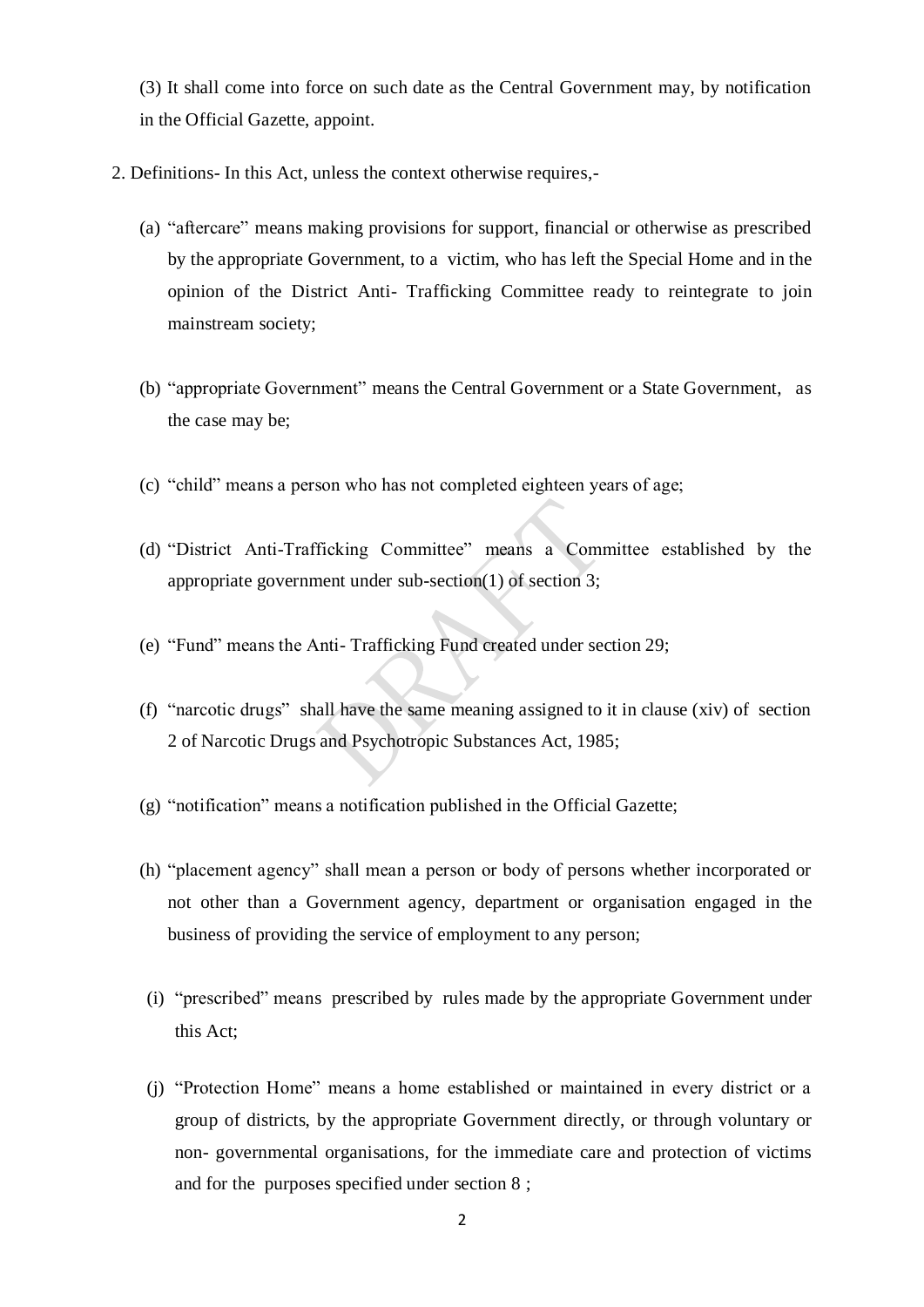- $(k)$  "psychotropic substances" shall have the same meaning as assigned to it in clause (xxiii) of section 2 of Narcotic Drugs and Psychotropic Substances Act, 1985;
- (I) "Special Home" means an institution, established or maintained, in every district or two or more districts by the appropriate Government, either directly or through a voluntary or non-Governmental organisation, and is registered as such for the purposes specified in section 9;
- (m) "Special Court" means a Court of Session specified as a Special Court under section 23 ;
- (n) "Special Agency" means a Specialized Agency under section 7;
- (o) "investigating officer" means an officer designated as such under section 28;
- (p) "State Anti-trafficking Committee" means a Committee constituted by the appropriate Government under sub-section (1) of section 5;
- (q) "victim" means a person or persons on whom trafficking of persons is caused or attempted by any other person or persons;
- (r) 
"Welfare Officer" means a person in charge of the management of a Protection Home or Special Home and monitoring of individual care plans of all victims in such homes under this Act;
- (s) words and expressions used but not defined in this Act and defined in the Juvenile Justice (Care and Protection of Children) Act, 2015 shall have the meanings respectively assigned to them in that Act.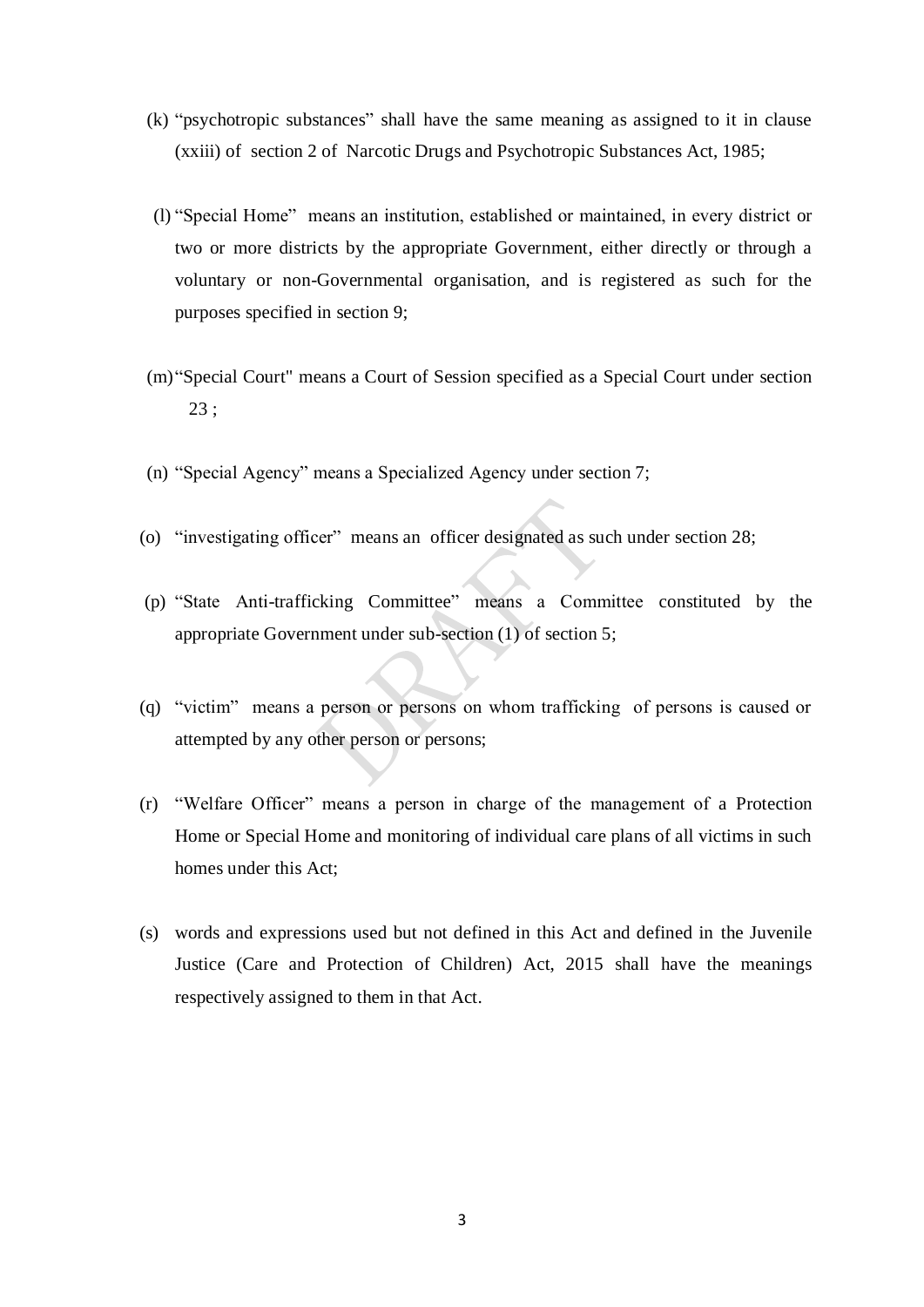#### **CHAPTER II**

#### **DISTRICT ANTI- TRAFFICKING COMMITTEE**

- 3 (1) The appropriate Government shall, by notification, constitute for every district, a District Anti Trafficking Committee**,** for exercising the powers and performing such functions and duties in relation to prevention, rescue, protection, medical care, psychological assistance, skill development, need based rehabilitation of victims as may be prescribed.
	- (2) The District Anti Trafficking Committee shall consist of the following members, namely:-
		- (i) the District Magistrate or District Collector- Chairperson;
		- (ii) two social workers out of which one shall be a woman to be nominated by the District Judge – Member;
		- (iii) one representative from the District Legal Services Authority nominated by the District Judge- Member;
		- (iv) District Officer of the Social Justice or Women and Child Development Department of the concerned States/UTs- Member Secretary.
	- (3) The District Anti- Trafficking Committee shall meet atleast once in three months.
	- (4) The District Anti- Trafficking Committee shall regulate its own procedure for conducting its meetings.

#### 4. **Procedure in relation to victims of trafficking of persons**

- (1) A victim, after rescue shall be produced before the Member Secretary of the District Anti- Trafficking Committee by:-
	- (i) investigating officer or any police officer; or
	- (ii) any public servant; or
	- (iii) any social worker or public spirited citizen; or
	- (iv) by the victim himself, including if the victim is a child.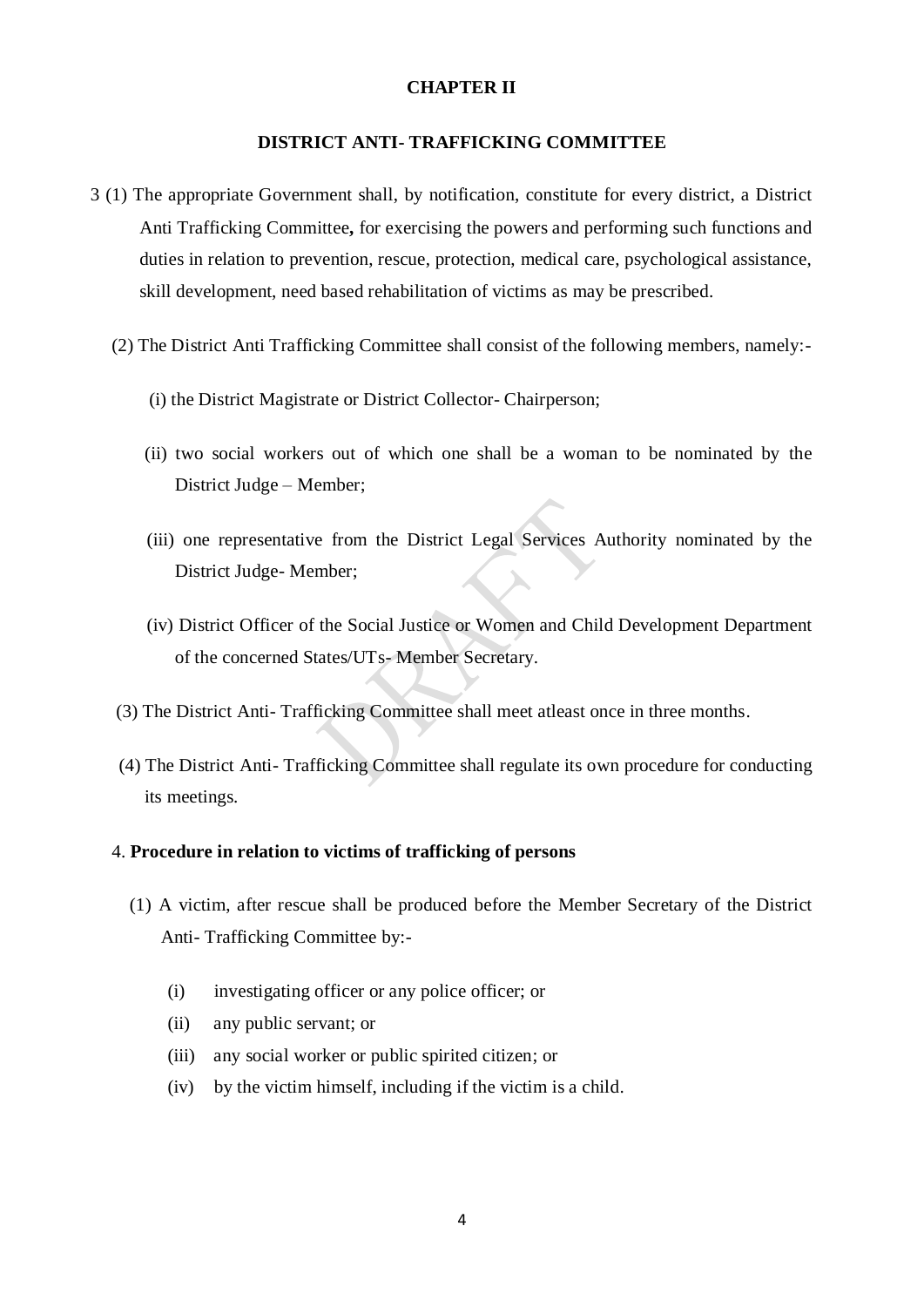#### **CHAPTER III**

#### **STATE ANTI-TRAFFICKING COMMITTEE**

- 5(1) The appropriate Government shall establish State Anti–Trafficking Committee to oversee the implementation of this Act and advise the State/UT Government and District Anti-Trafficking Committee on matters relating to prevention of trafficking, protection and rehabilitation of victims of trafficking in persons and to perform such other functions and duties as maybe prescribed.
- (2) State Anti–Trafficking Committee constituted for a State/UT, shall consist of the following members, namely:-
	- (i) the Chief Secretary- Chairperson;
	- (ii) Secretary to the Department of the State dealing with Women and Child-Member;
	- (iii) Secretary of the State Home Department Member;
	- (iv) Secretary of the State Labour Department- Member;
	- (v) Secretary from State Health Department- Member;
	- (vi) Director General of Police of the concerned State- Member;
	- (vii) Secretary of the State Legal Services Authority Member;
	- (viii) two social workers out of which one shall be a woman and to be nominated by the Chief Justice of the High Court – Member.

#### **CHAPTER IV**

#### 6. **Central Anti- Trafficking Advisory Board**

- (1) The Central Government shall constitute a Central Anti–Trafficking Advisory Board headed by the Secretary, Ministry of Women and Child Development and representatives from the concerned Ministries, State/UTs and members from civil society organisations as may be prescribed;
- (2) Central Anti Trafficking Advisory Board shall oversee the implementation of the Act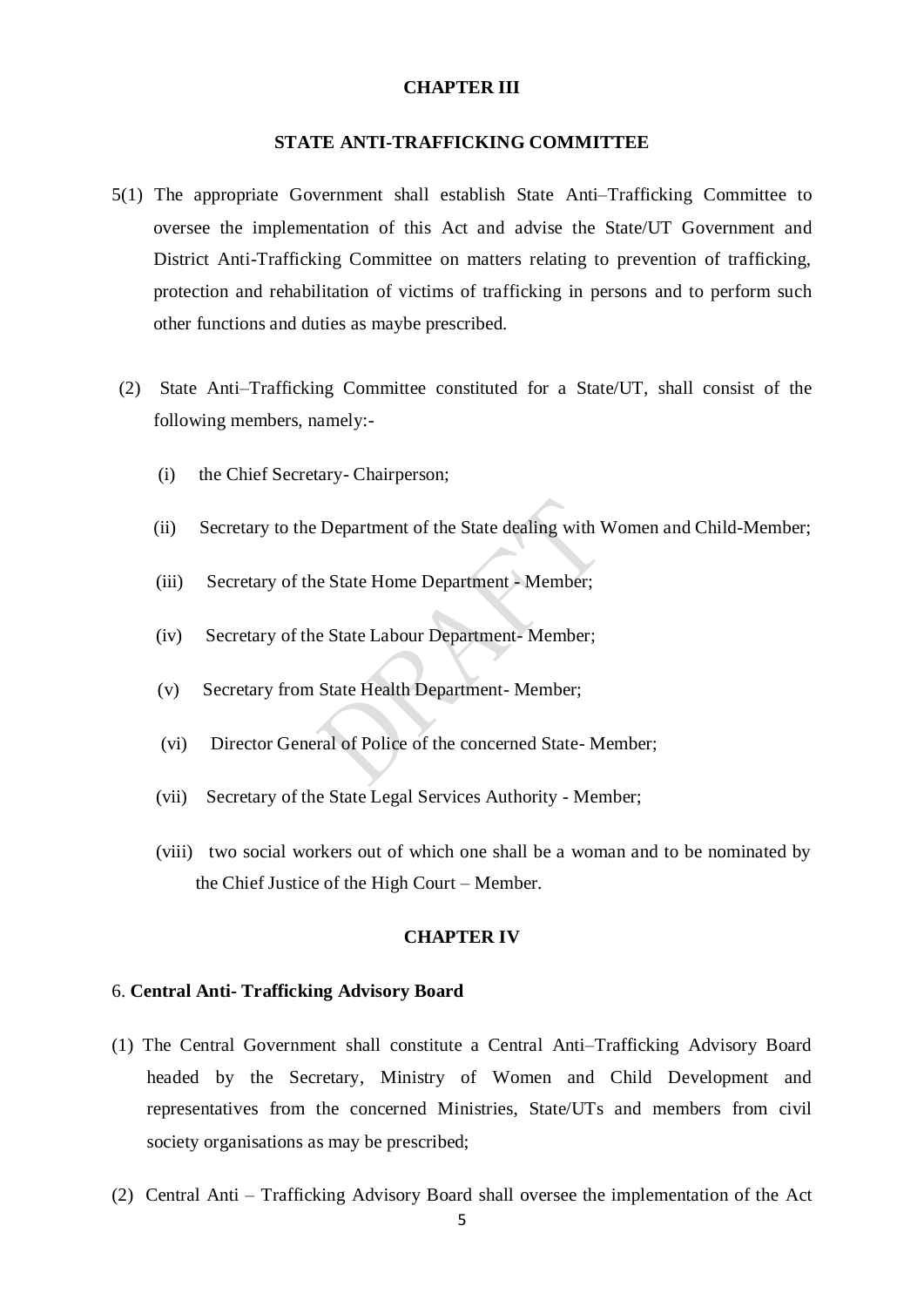and advise the appropriate Government on matters relating to prevention of trafficking, protection and rehabilitation of victims, in the manner as maybe prescribed.

#### **CHAPTER V**

#### 7. **Special Agency**

The Central Government shall constitute a Special Agency for investigation of offences under the provisions of the Act.

## **CHAPTER VI SUPPORT SERVICES**

#### 8. **Protection Homes**

- (1) The appropriate Government shall maintain either directly or through voluntary organisations, protection homes selected and managed in the manner, as may be prescribed for the immediate care and protection of the victims.
- (2) Protection Homes shall provide for shelter, food, clothing, counselling and medical care that is necessary for the rescued victims and such other services in the manner, as may be prescribed.

#### 9. **Special Homes**

The appropriate Government shall maintain either directly or through voluntary organisations or use the existing shelter homes, as the case may be, one or more Special Homes in each district for the purpose of providing long- term institutional support for the rehabilitation of victims, in the manner as may be prescribed.

#### 10. **Registration of Homes**

Notwithstanding anything contained in any other law for the time being in force, the Protection Homes and the Special Homes, shall be registered under this Act in such manner as may be prescribed by the appropriate Government.

#### **CHAPTER VII**

#### **REHABILITATION AND SOCIAL INTEGRATION**

11(1) The appropriate Government shall frame schemes and programmes, in such manner as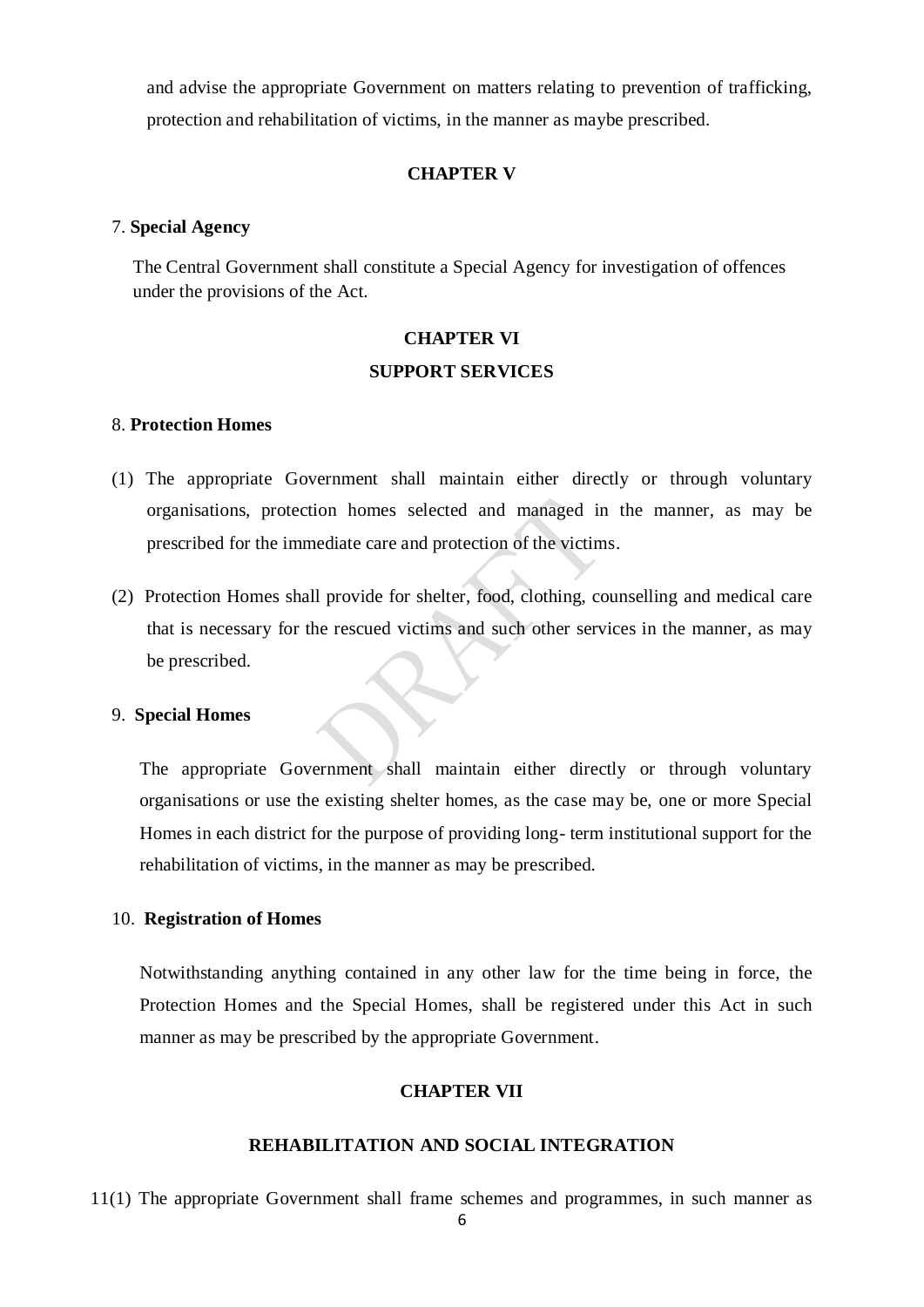maybe prescribed, for the purpose of providing rehabilitation, support and after care services necessary for the social integration into mainstream society of the victims and to prevent re-trafficking.

(2) The State Government shall create specialised schemes for victims, especially for women engaged in prostitution or any other form of commercial sexual exploitation, to enable them to come forward and reintegrate into mainstream society, in a manner as may be prescribed.

#### **CHAPTER VIII**

#### **REGISTRATION OF PLACEMENT AGENCIES**

- 12(1) Every placement agency, whether registered under any law for the time being in force or not, shall be registered for the purposes of this Act, within such time and manner as may be prescribed by the appropriate Government.
	- (2) The period of registration and the conditions for registration shall be in the manner as may be prescribed, by the appropriate Government.
	- (3) Notwithstanding anything contained in any other law for the time being in force, if any placement agency which violates any of the conditions of registration under sub-section (2) of section 12, the registration of such placement agency is liable to be suspended, cancelled or revoked, as the case may be.

Provided that the placement agency shall be given an opportunity to be heard before any action is taken against it.

#### **CHAPTER IX**

#### **OFFENCES AND PENALTIES**

- 13. Any person in-charge of Protection Home or Special Home providing shelter to the victims contravenes any of the provisions of section 10, shall be punished with imprisonment which may extend to one year or with a fine not less than one lakh rupees, or with both.
- 14. Any person who contravenes the provisions of sub-section (1) of section 12 of this Act, shall be punishable with fine which may extend to one lakh rupees and any person who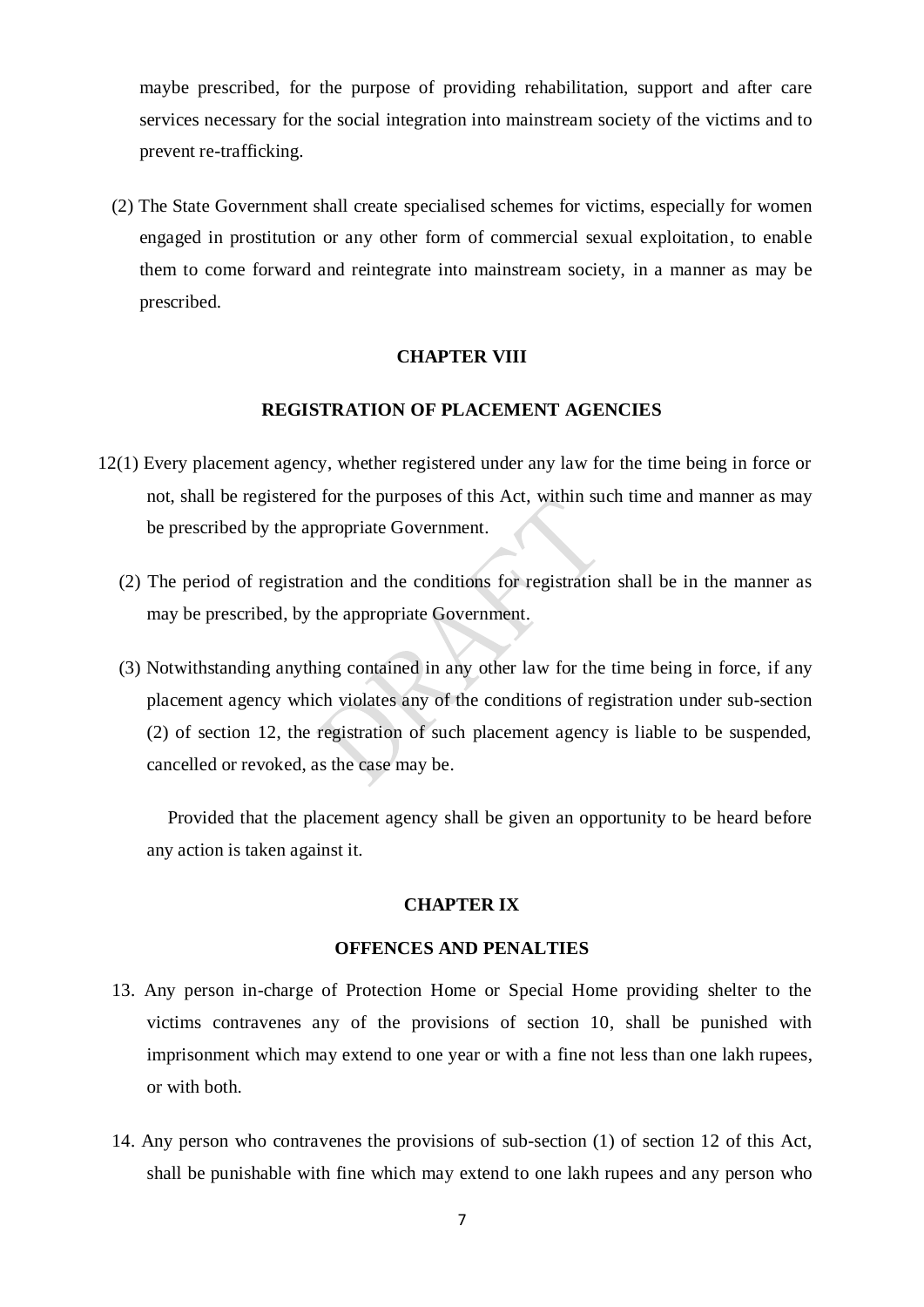contravenes the provisions of sub-section (2) of section 12 shall be punishable with imprisonment for a term which may extend to 3 years or with fine which may extend to fifty thousand rupees, or with both.

#### 15. **Punishment for disclosure of identity**

- (1) No report, or any newspaper, or magazine, or audio- visual media, or any other form of communication regarding any investigation or judicial procedure shall disclose the name, address, or any other particulars which may lead to the identification of a victim, or witness of a crime of trafficking in persons under this Act, or any other law for the time being in force, nor shall the picture of any such victim be published.
- (2) The publisher or owner of the media or studio or photographic facilities or any person in-charge of publication who contravenes the provision of sub-section (1) shall be punishable with imprisonment for a term which may extend to six months or with fine which may extend to one lakh rupees, or with both.

#### 16. **Using narcotic drugs, psychotropic or alcoholic substances for trafficking**

Notwithstanding anything contained in any other law for the time being in force, whoever uses any narcotic drug or psychotropic substance, or alcohol, for the purpose of trafficking shall be punishable with imprisonment for a term which shall not be less than seven years, but which may extend to ten years, and shall also be liable to fine which shall not be less than one lakh rupees.

#### 17. **Use of chemical substance or hormones for the purpose of exploitation**

Notwithstanding anything contained in any other law for the time being in force, whoever administers any chemical substance or hormones to a trafficked woman or a girl or a child for the purpose of early sexual maturity and exploitation shall be punishable with imprisonment for a term which shall not be less than seven years, but which may extend to ten years, and shall also be liable to fine which shall not be less than one lakh rupees.

#### 18. **General Penalty**

Whoever, violates any of the directions given by the appropriate Government under this Act shall be punishable with imprisonment for a term which may extend to three months or with fine which may extend to twenty thousand rupees, or with both.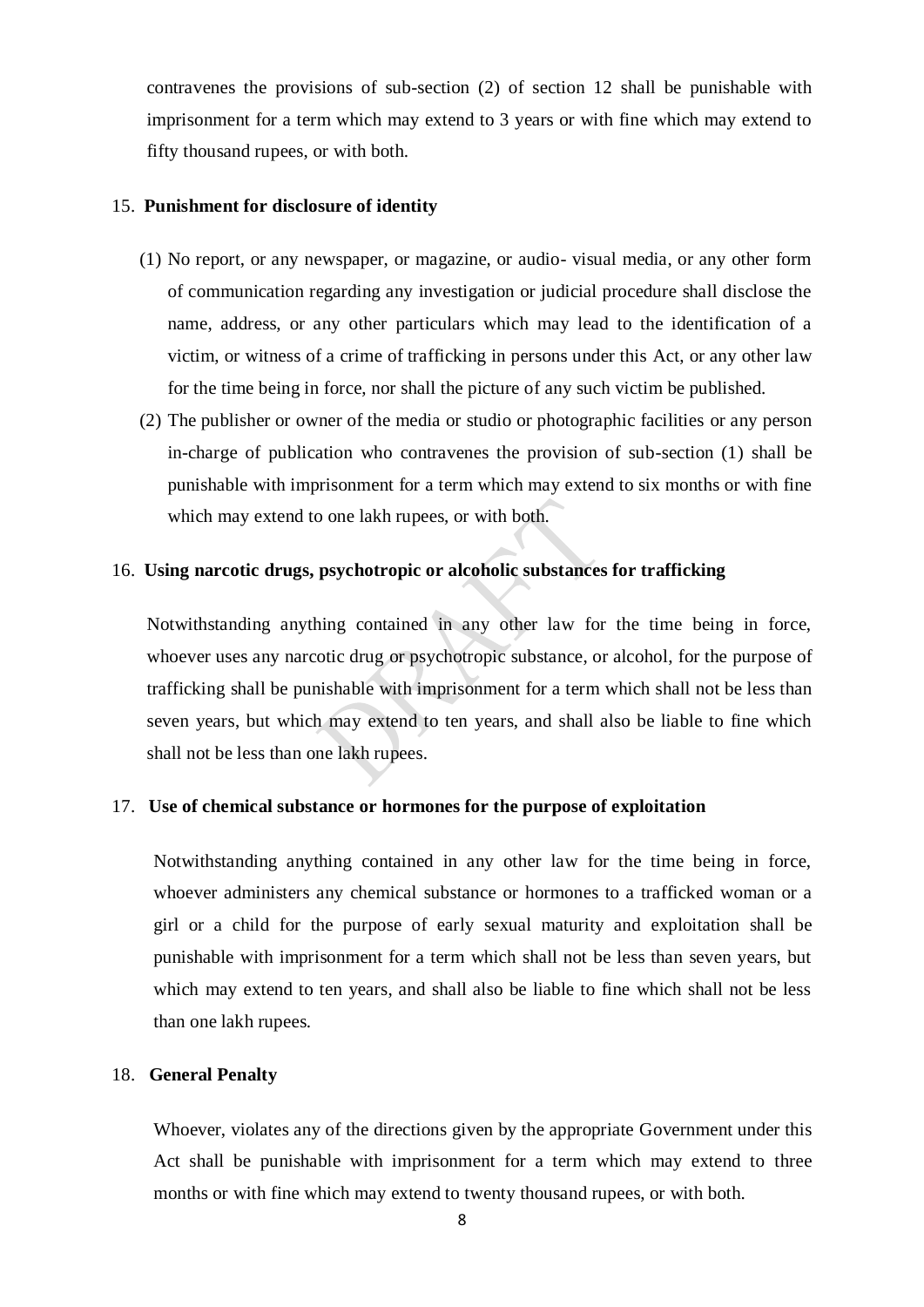#### 19. **Offence to be cognizable and non- bailable**

 (1) Notwithstanding anything contained in the Code of Criminal Procedure, 1973 (2 of 1974), -

(a) no person accused of an offence under sections 16 and 17 shall be released on bail or on his own bond unless-

(i) the Special Public Prosecutor has been given an opportunity to oppose the application for such release; and

(ii) where the Special Public Prosecutor opposes the application, the court is satisfied that there are reasonable grounds for believing that he is not guilty of such offence and that he is not likely to commit any offence while on bail.

(2) The limitations on granting of bail specified in clause (a) of sub-section (1) are in addition to the limitations under the Code of Criminal Procedure, 1973 (2 of 1974), or any other law for the time being in force on granting of bail.

### **CHAPTER X**

#### **CONFISCATION, FORFEITURE AND ATTACHMENT OF PROPERTY**

- 20(1) Where a person is in possession or ownership of any property, and is accused of having committed an offence under section 16 and 17 of this Act or offences under section 370-373 of Indian Penal Code, 1860 and it is likely that such property be concealed, transferred or dealt with in any manner which may result in frustrating any proceedings, the Special Court may confiscate such property.
	- (2) Where a person has been convicted of any offence punishable under an offence referred to in sub-section (1), the Special Court may, in addition to awarding any punishment, by order in writing, declare that any property, movable or immovable or both, belonging to the person, which has been used for the commission of that offence or accrue thereby, shall stand forfeited to Government.
	- (3) Where any person is accused of any offence referred to in sub-section (1), it shall be open to the Special Court trying him to pass an order that all or any of the properties, movable or immovable or both, belonging to him, shall, during the period of such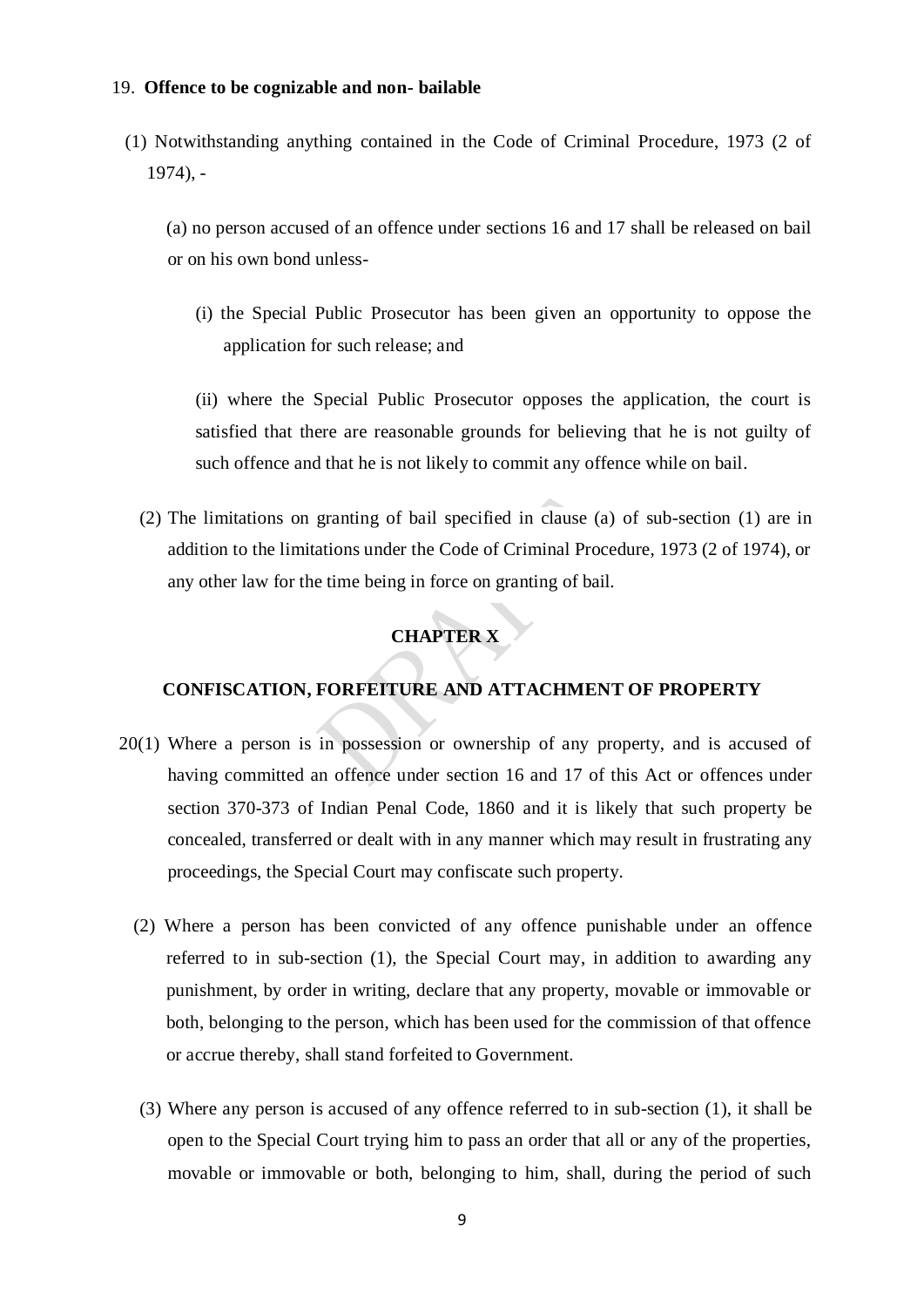trial, be attached, and where such trial ends in conviction, the property so attached shall be liable to forfeiture to the extent it is required for the purpose of realization of any fine imposed by the Special Court.

Notwithstanding, anything contained under section 20, any order passed by the Special Court for confiscation, attachment or forfeiture of the property, as the case may be, shall not prejudicially affect the claim of any third person who acquired any right, claim or interest in the property through lawful consideration with lawful object.

#### 21. **Burden of proof**

The burden of proving that the property so attached and confiscated as per Section 20, is not acquired or used in the commission of the offence under this Act, which he is named as accused shall be on such person.

#### 22. **Application for attachment of property**

- (1) Where the appropriate Government has reason to believe that any person has committed (whether after the commencement of this Act or not) any offence under this Act, the State Government or, as the case may be, the Central Government may, whether or not any Court has taken cognizance of the offence, authorize the making of an application to the District Judge within the local limits of whose jurisdiction the said person ordinarily resides or carries on business, for the attachment, under this Act of the money or other property which the State Government or, as the case may be, the Central Government believes the said person to have procured by means of the alleged offence, or if such money or property cannot for any reason be attached, or other property of the said person of value as nearly as may be equivalent to that of the aforesaid money or other property.
- (2) The provisions of Order XXVII of the First Schedule to the Code of Civil Procedure, 1908, shall apply to proceedings for an order of attachment under this Act as they apply to suits by the Government.
- (3) An application under sub-section (1) shall be accompanied by one or more affidavit, stating the grounds on which the belief that the said person has committed any scheduled offence is founded, and the amount of money or value of other property believed to have been procured by means of the alleged offence and the application shall also furnish the following:-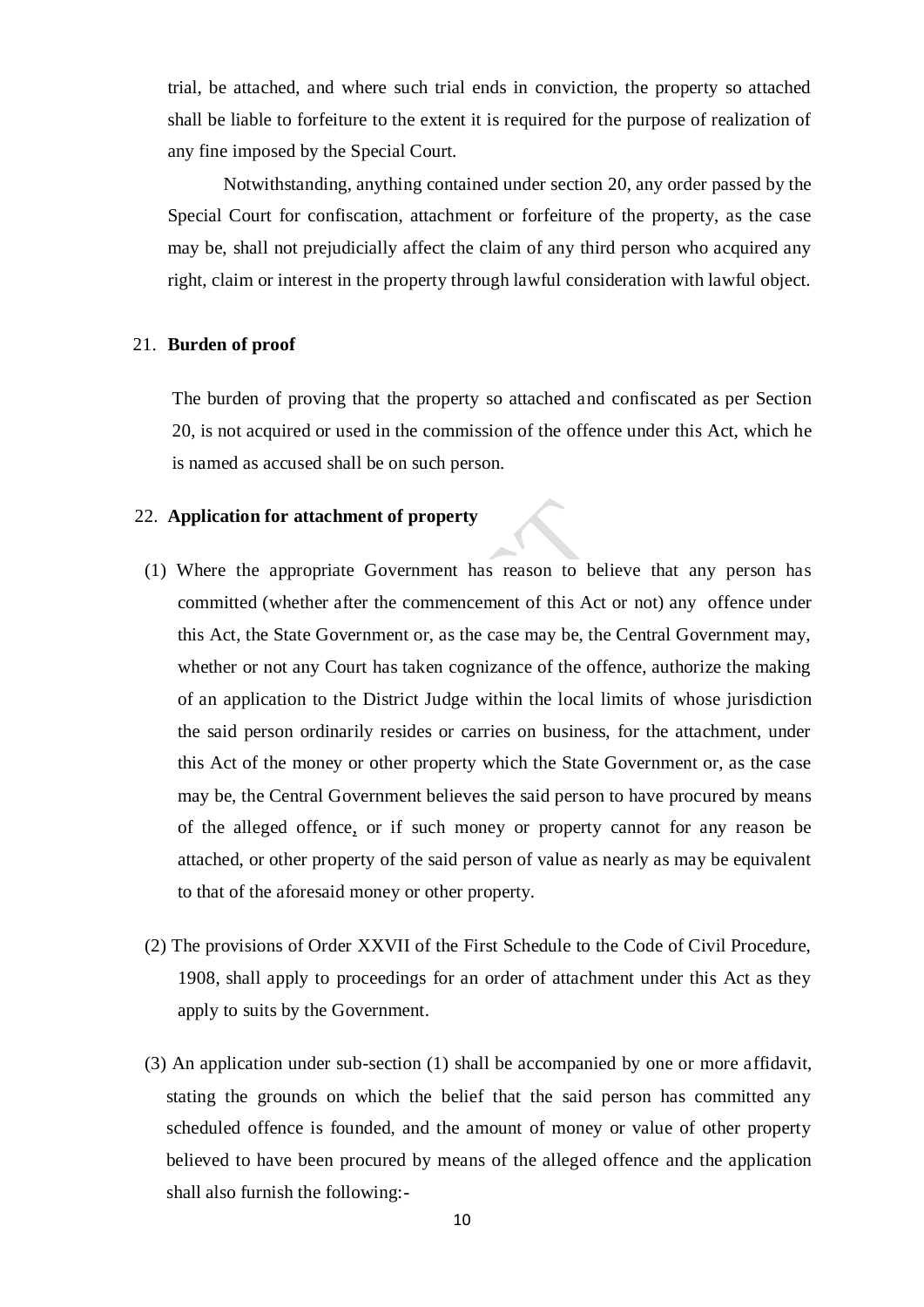(i) any information available as to the location for the time being of any such money or other property, and shall, if necessary, give particulars, including the estimated value, of other property of the said person;

(ii) the names and addresses of any other persons believed to have or to be likely to claim, any interest or title in the property of the said person.

#### **CHAPTER XI**

#### **SPECIAL COURTS AND POWERS OF SPECIAL COURTS**

#### 23. **Special Court**

Notwithstanding anything contained in the Code of Criminal Procedure, 1973 for the purposes of providing a speedy trial of offences involving and punishable under sections 370 to 373 of the Indian Penal Code, 1860 and the offences under this Act, the State Government shall in consultation with the Chief Justice of the High Court, by notification in the Official Gazette, specify for each district, a Court of Session to be a Special Court.

#### 24. **Presumption of certain offences**

Where a person is prosecuted for committing or abetting or attempting to commit any offence under section 16 and 17 of this Act or offences under section 370-373 of Indian Penal Code, 1860, the Special Court shall presume that such person has committed the offence, unless the contrary is proved.

#### 25. **Application of Criminal Procedure Code, 1973 to proceedings before the Court**

Save as otherwise provided in this Act, the provisions of the Code of Criminal Procedure, 1973 (including the provisions as to bail and bonds) shall apply to the proceedings before a Special Court and for the purposes of the said provisions, the Special Court shall be deemed to be a Court of Sessions and the person conducting a prosecution before a Special Court, shall be deemed to be a Special Public Prosecutor.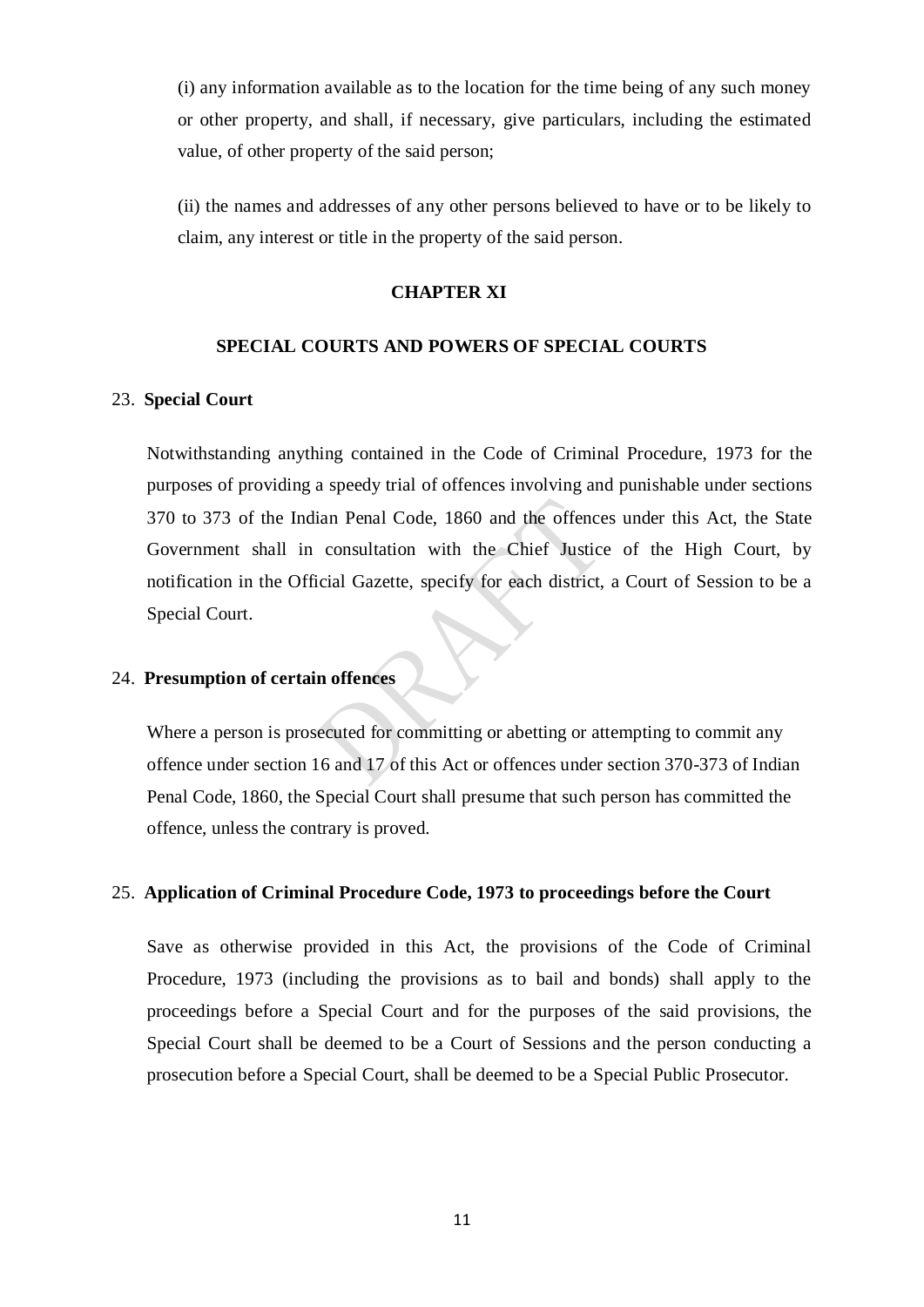#### 26. **Special Public Prosecutors**

- (1) For every Special Court, the appropriate Government shall, by notification in the Official Gazette, specify a Special Public Prosecutor for the purpose of conducting case or cases falling under this Act and offences under sections 370 to 373 of the Indian Penal Code, 1860.
- (2) Every person appointed under this section shall be deemed to be a Public Prosecutor within the meaning of clause (u) of Section 2 of the Code of Criminal Procedure, 1973 (2 of 1974).
- (3) A person shall not be qualified to be appointed as Special Public Prosecutor under this section unless possess ten years active practice as an Advocate before a Court of Session having good record of prosecution.

#### 27. **Procedure for recovery of fines**

- (1) Where, on preliminary inquiry, a Special Court or a District Anti- Trafficking Committee, as the case maybe, finds that any amount is due to a victim, including backwages for the period of employment, or any other losses, it shall order for the recovery of the same as per the provisions of section 421 of the Code Criminal Procedure.
- (2) Notwithstanding anything contained in any other law applicable for the time being in force, where a person has been convicted of an offence of trafficking the Special Court may, in addition to the punishment prescribed under the relevant laws also order the accused to pay all backwages, or any other arrear or any other amount due to the victim, in addition to a fine which shall not be less than Rupees five lakhs for each victim engaged by such trafficker.
- (3) Where an offender has been sentenced to pay a fine, the Special Court shall initiate action for the recovery of such fine as an arrear of land revenue as per the section 421 of the Code of Criminal Procedure.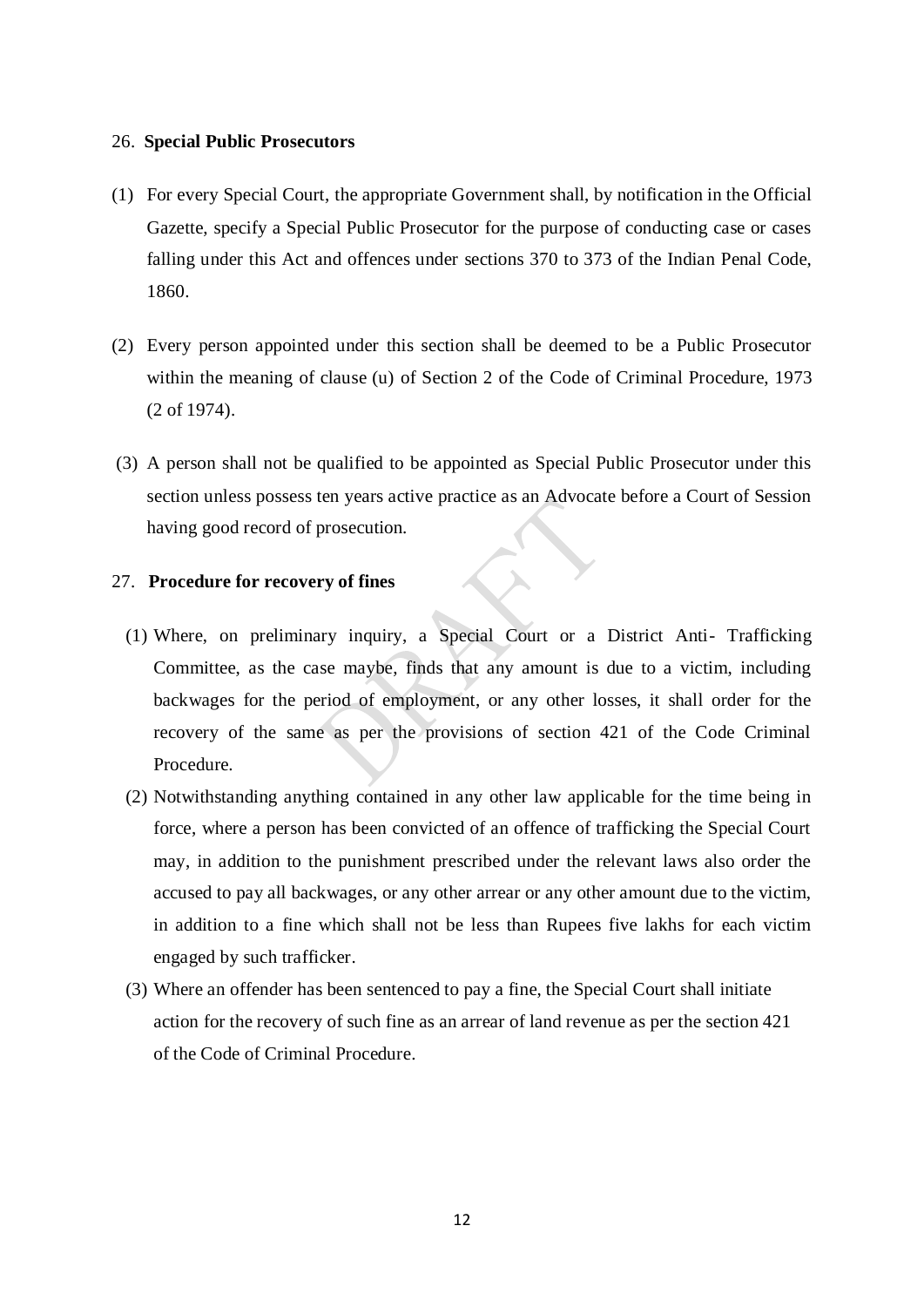## **CHAPTER XII MISCELLANEOUS**

#### 28. **Investigating Officer**

 The State Government shall designate a police officer of the rank of Gazetted Officer to be an Investigating Officer for investigating offences under this Act and under section 370 to 373 of the Indian Penal Code, 1860.

#### 29. **Anti-Trafficking Fund**

- (1) The appropriate Government, as the case maybe, shall create a fund for the effective implementation of this Act and also for the welfare and rehabilitation of the victims, as maybe prescribed.
- (2) There shall be credited to the fund such voluntary donations, contributions or subscriptions as may be made by any individual or organisation.
- (3) The fund created under sub-section (1) shall be administered by the appropriate Government in such manner and for such purposes as may be prescribed by that Government.

#### 30. **Procedure for Mandatory reporting**

Any police officer or a public servant, or any officer or employee of Protection home or Special home, who finds or takes charge of, or who is handed over the custody or care of a victim shall within twenty four hours, give information to the nearest police station, or a District Anti- Trafficking Committee or in the case of a child victim, to a Child Welfare Committee, or a child care institution registered under the provisions of the Juvenile Justice (Care and Protection) Act 2015.

#### 31. **Repatriation to another state**

A victim, on an order of the District Anti-Trafficking Committee or the Special Court may be repatriated to the home State or to another State for increased protection;

Provided the District Anti-Trafficking Committee of the recipient district may take over the rehabilitation of the victim in such manner as may be prescribed by the appropriate Government.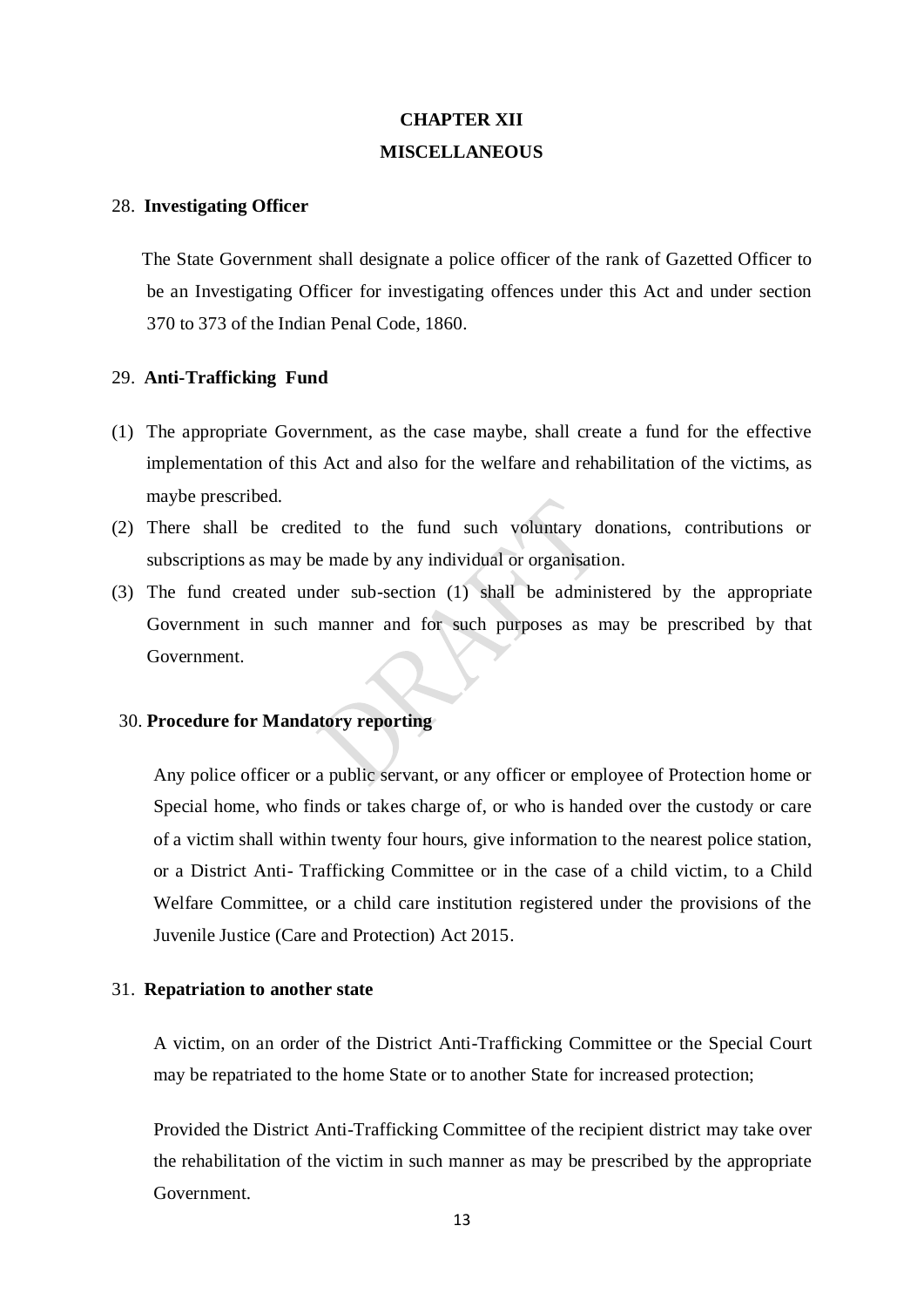#### 32. **Repatriation to another Country**

Where a victim from foreign country has been rescued and the State anti- Trafficking Committee is of the opinion that the victim needs to be repatriated to the country of origin, it may be dealt with the matter under any law for the time being in force.

#### 33. **Appeal**

- (1) Notwithstanding anything contained in the Criminal Procedure Code, an appeal shall lie from any judgment, sentence or order, not being an interlocutory order, of a Special Court under sections 16 and 17 of this Act and sections 370-373 of the Indian Penal Code 1860 to the High Court both on facts and on law.
- (2) Every appeal under sub-section (1) shall be heard by a Division Bench of the High Court and shall, as far as possible, be disposed of within a period of three months from the date of admission of the appeal.
- (3) Except as aforesaid, no appeal or revision shall lie to any court from any judgment, sentence or order including an interlocutory order of a Special Court.
- (4) Notwithstanding anything contained in sub-section (3) of section 378 of the Code, an appeal shall lie to the High Court against an order of the Special Court granting or refusing bail.
- (5) Every appeal under this section shall be preferred within a period of thirty days from the date of the judgment, sentence or order appealed from: Provided that the High Court may entertain an appeal after the expiry of the said period of thirty days if it is satisfied that the appellant had sufficient cause for not preferring the appeal within the period of thirty days: Provided further that no appeal shall be entertained after the expiry of period of ninety days.

#### 34. **Protection of Action Taken in Good Faith**

No suit, prosecution or other legal proceeding shall lie against the Central Government, or the State Government or any person acting under the directions of the Central Government or State Government, as the case may be, in respect of anything which is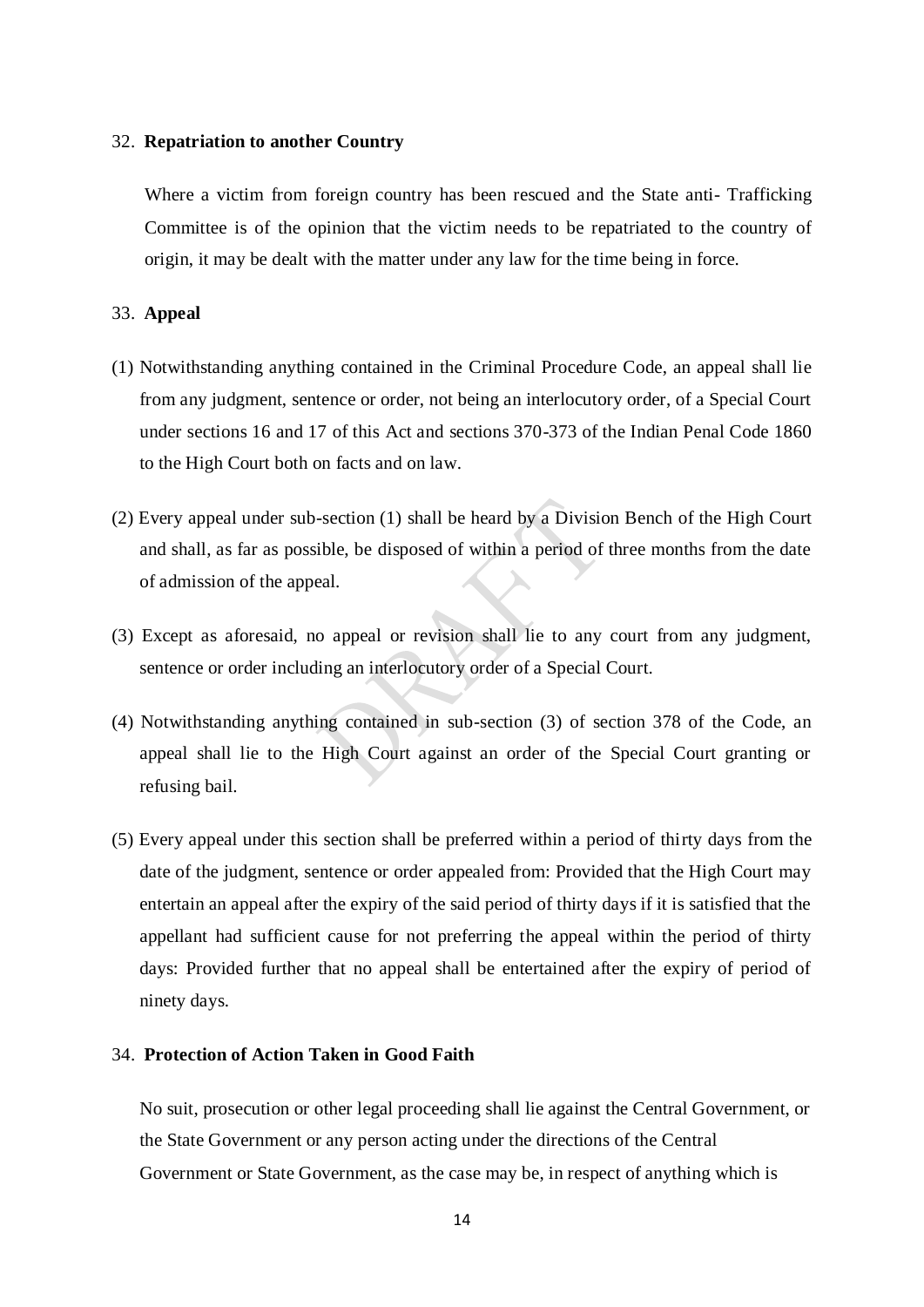done in good faith or intended to be done in pursuance of this Act or of any rules or regulations made thereunder.

#### 35. **Power of Central Government to make Rules**

 The Central Government may, by notification in the Official Gazette, make rules for carrying out the provisions of this Act on the subject specified under this Act;

Provided that the Central Government may, frame model rules in respect of all or any of the matters with respect to which the State Government is required to make rules and where any such model rules have been framed in respect of any such matter, they shall apply to the State *mutatis mutandis* until the rules in respect of that matter are made by the State Government and while making any such rules, they conform to such model rules.

#### 36. **Power of the State Government to make rules**

- (1) The State Government may, by notification in the Official Gazette, make rules for carrying out the provisions of this Act.
- (2) Every rule made under this Act shall be laid, as soon as may be after it is made, before each House of the State Legislature.

#### 37. **Power to give directions**

The appropriate Government may give such directions as it may deem fit to any individual, person or body of persons or organisation, whether incorporated or not, in respect of any matter under this Act.

#### 38. **Laying of Rules**

Every rule made by the Central Government under this Act shall be laid, as soon as may be after it is made, before each House of Parliament, while it is in session, for a total period of thirty days which may be comprised in one session or in two or more successive sessions, and if, before the expiry of the session immediately following the session or the successive sessions aforesaid, both Houses agrees in making any modification in the rule or both Houses agree that the rule should not be made, the rule shall thereafter have effect only in such modified form or be of no effect, as the case may